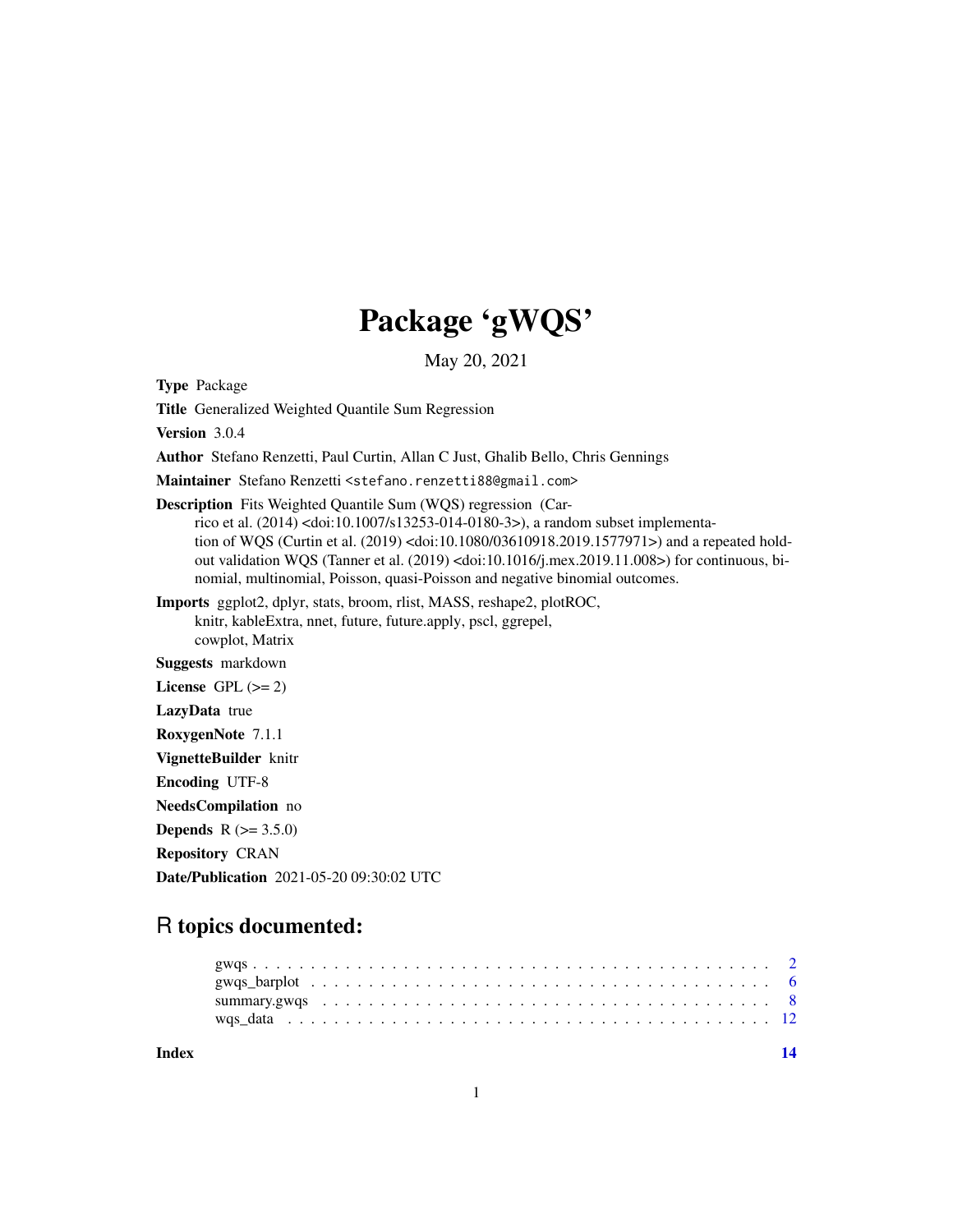#### <span id="page-1-0"></span>Description

Fits Weighted Quantile Sum (WQS) regression (Carrico et al. (2014) doi: [10.1007/s132530140180-](https://doi.org/10.1007/s13253-014-0180-3) [3\)](https://doi.org/10.1007/s13253-014-0180-3), a random subset implementation of WQS (Curtin et al. (2019) doi: [10.1080/03610918.2019.1577971\)](https://doi.org/10.1080/03610918.2019.1577971) and a repeated holdout validation WQS (Tanner et al. (2019) doi: [10.1016/j.mex.2019.11.008\)](https://doi.org/10.1016/j.mex.2019.11.008) for continuous, binomial, multinomial, Poisson, quasi-Poisson and negative binomial outcomes.

#### Usage

```
gwqs(formula, data, na.action, weights, mix_name, stratified, valid_var, b = 100,
             b1_pos = TRUE, b1_cconstr = FALSE, zero_infl = FALSE, q = 4,
        validation = 0.6, family = gaussian, signal = c("t2", "one", "abst", "expt"),rs = FALSE, n_vars = NULL,
         zilink = c("logit", "probit", "cloglog", "cauchit", "log"), seed = NULL,
             plan_strategy = "sequential",
             optim.method = c("BFGS", "Nelder-Mead", "CG", "SANN"),
             control = list(true = FALSE, maxit = 2000, reltol = 1e-9), ...gwqsrh(formula, data, na.action, weights, mix_name, stratified, valid_var, rh = 100,
             b = 100, b1_pos = TRUE, b1_cconstr = FALSE, zero_infl = FALSE, q = 4,
               validation = 0.6, family = gaussian,
             signal = c("t2", "one", "abst", "expt"), rs = FALSE, n_vars = NULL,zilink = c("logit", "probit", "cloglog", "cauchit", "log"), seed = NULL,
               plan_strategy = "sequential",
               optim.method = c("BFGS", "Nelder-Mead", "CG", "SANN"),
               control = list(true = FALSE, maxit = 2000, reltol = 1e-9), ...
```
#### Arguments

| formula    | An object of class formula specifying the relationship to be tested. The wqs<br>term must be included in formula, e.g. $y \sim wqs + $ To test for an interac-<br>tion term with a continuous variable a or for a quadratic term we can specify<br>the formula as below: $y \sim wqs \star a + $ and $y \sim wqs + I(wqs \star 2) + $ , respec-<br>tively. |
|------------|------------------------------------------------------------------------------------------------------------------------------------------------------------------------------------------------------------------------------------------------------------------------------------------------------------------------------------------------------------|
| data       | The data. frame containing the variables to be included in the model.                                                                                                                                                                                                                                                                                      |
| na.action  | model. frame, na. omit is the default.                                                                                                                                                                                                                                                                                                                     |
| weights    | An optional vector of weights to be used in the fitting process. Should be NULL<br>or a numeric vector.                                                                                                                                                                                                                                                    |
| mix_name   | A character vector listing the variables contributing to a mixture effect.                                                                                                                                                                                                                                                                                 |
| stratified | The character name of the variable for which you want to stratify for. It has to<br>be a factor.                                                                                                                                                                                                                                                           |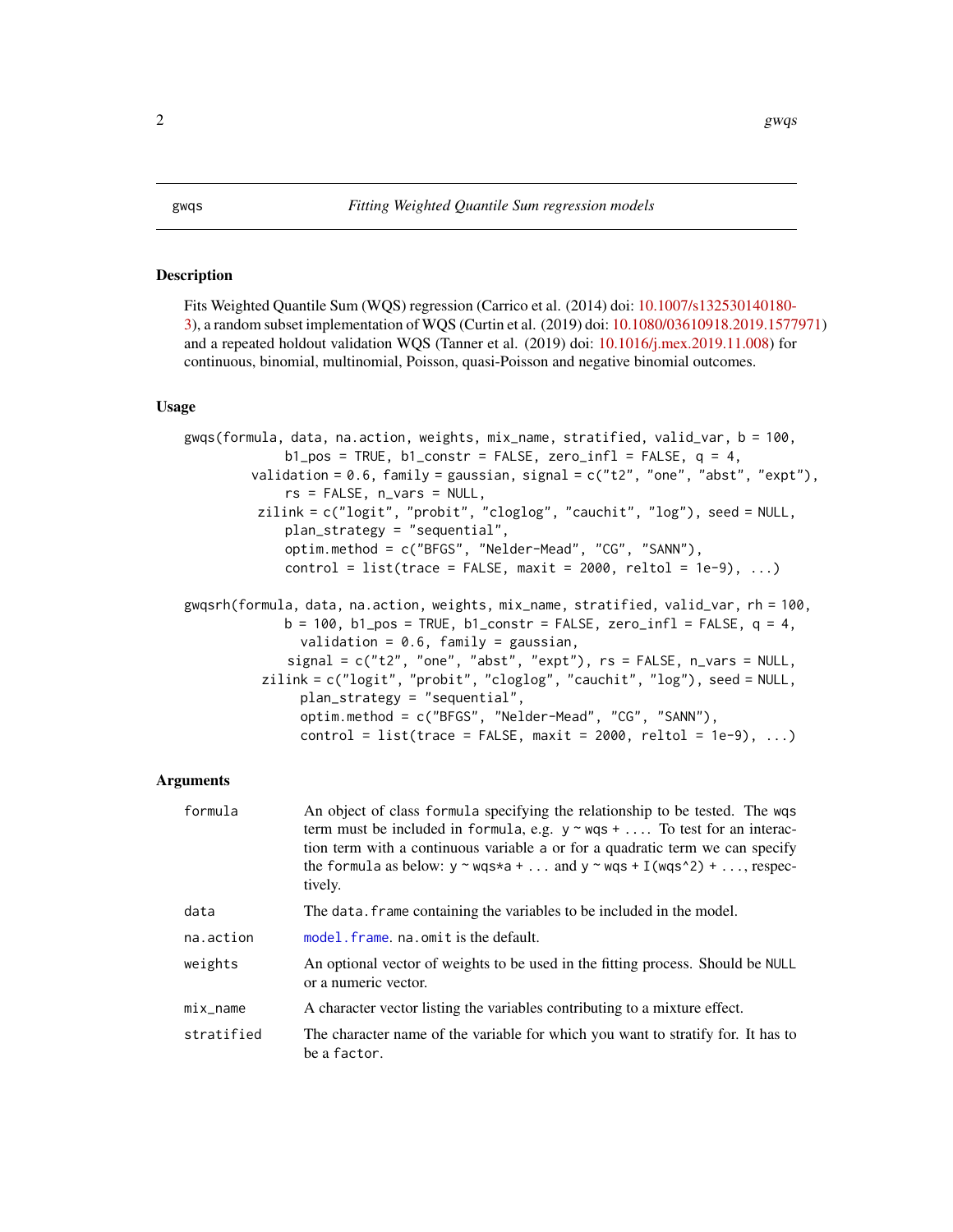<span id="page-2-0"></span>

| valid_var     | A character value containing the name of the variable that identifies the vali-<br>dation and the training dataset. You previously need to create a variable in the<br>dataset which is equal to 1 for the observations you want to include in the vali-<br>dation dataset, equal to 0 for the observation you want to include in the training<br>dataset (use 0 also for the validation dataset if you want to train and validate the<br>model on the same data) and equal to 2 if you want to keep part of the data for<br>the predictive model. |
|---------------|----------------------------------------------------------------------------------------------------------------------------------------------------------------------------------------------------------------------------------------------------------------------------------------------------------------------------------------------------------------------------------------------------------------------------------------------------------------------------------------------------------------------------------------------------|
| b             | Number of bootstrap samples used in parameter estimation.                                                                                                                                                                                                                                                                                                                                                                                                                                                                                          |
| b1_pos        | A logical value that determines whether weights are derived from models where<br>the beta values were positive or negative.                                                                                                                                                                                                                                                                                                                                                                                                                        |
| b1_constr     | A logial value that determines whether to apply positive (if $b1_p$ pos = TRUE) or<br>negative (if b1_pos = FALSE) constraints in the optimization function for the<br>weight estimation.                                                                                                                                                                                                                                                                                                                                                          |
| zero_infl     | A logical value (TRUE or FALSE) that allows to fit a zero inflated model in case<br>$family = "poisson"$ or $family = "negbin".$                                                                                                                                                                                                                                                                                                                                                                                                                   |
| q             | An integer to specify how mixture variables will be ranked, e.g. in quartiles (q<br>$=$ 4), deciles (q = 10), or percentiles (q = 100). If q = NULL then the values of the<br>mixture variables are taken (these must be standardized).                                                                                                                                                                                                                                                                                                            |
| validation    | Percentage of the dataset to be used to validate the model. If validation = $0$<br>then the test dataset is used as validation dataset too.                                                                                                                                                                                                                                                                                                                                                                                                        |
| family        | A character value that allows to decide for the glm: gaussian for linear regres-<br>sion, binomial for logistic regression "multinomial" for multinomial regres-<br>sion, poisson for Poisson regression, quasipoisson for quasi-Poisson regres-<br>sion, "negbin" for negative binomial regression.                                                                                                                                                                                                                                               |
| signal        | Character identifying the signal function to be used when the average weights<br>are estimated. It can take values from "one" to apply the identity, "abst" to<br>apply the absolute value of the t-statistic, "t2" to apply the squared value of the<br>t-statistic, "expt" to apply the exponential of the t-statistic as signal function.                                                                                                                                                                                                       |
| rs            | A logic value. If $rs = FALSE$ then the bootstrap implementation of WQS is per-<br>formed. If rs = TRUE then the random subset implementation of WQS is applied<br>(see the "Details" and the vignette for further infromation).                                                                                                                                                                                                                                                                                                                   |
| n_vars        | The number of mixture components to be included at each random subset step.<br>If $rs = TRUE$ and $n_{vars} = NULL$ then the square root of the number of elements<br>in the mixture is taken.                                                                                                                                                                                                                                                                                                                                                     |
| zilink        | Character specification of link function in the binary zero-inflation model (you<br>can choose among "logit", "probit", "cloglog", "cauchit", "log").                                                                                                                                                                                                                                                                                                                                                                                              |
| seed          | An integer value to fix the seed, if it is equal to NULL no seed is chosen.                                                                                                                                                                                                                                                                                                                                                                                                                                                                        |
| plan_strategy | A character value that allows to choose the evaluation strategies for the plan<br>function. You can choose among "sequential", "transparent", "multisession",<br>"multicore", "multiprocess", "cluster" and "remote" (see plan help page for<br>more details).                                                                                                                                                                                                                                                                                     |
| optim.method  | A character identifying the method to be used by the optim function (you can<br>choose among "BFGS", "Nelder-Mead", "CG", "SANN", "BFGS" is the default).<br>See optim for details.                                                                                                                                                                                                                                                                                                                                                                |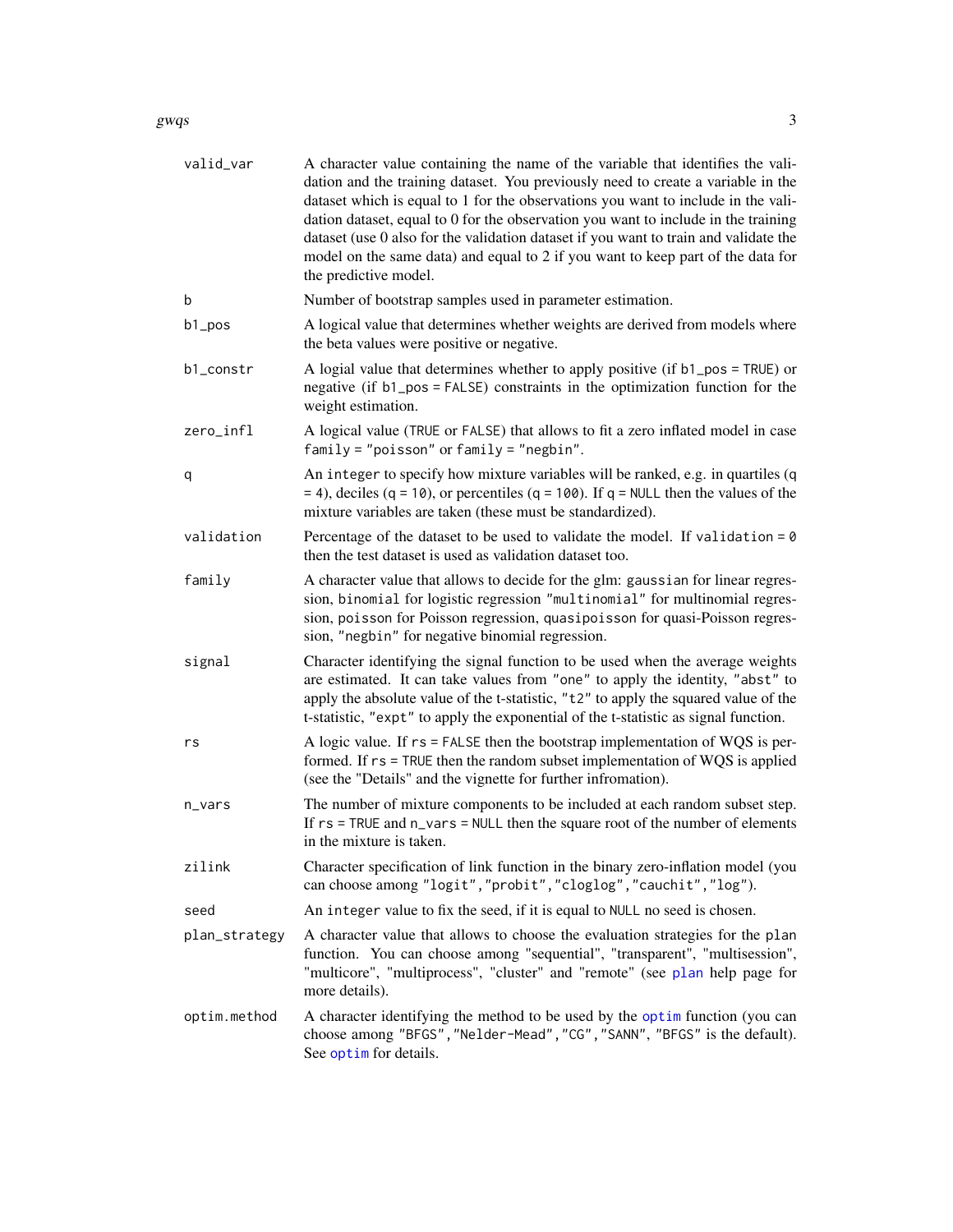<span id="page-3-0"></span>

| control                 | The control list of optimization parameters. See optime for details.                          |
|-------------------------|-----------------------------------------------------------------------------------------------|
| $\cdot$ $\cdot$ $\cdot$ | Additional arguments to be passed to the function                                             |
| rh                      | Number of repeated holdout validations. This option is only available for gwgsrh<br>function. |

#### Details

gWQS uses the glm function in the stats package to fit the linear, logistic, the Poisson and the quasi-Poisson regression, while the glm.nb function from the **MASS** package is used to fit the negative binomial regression respectively. The nlm function from the stats package was used to optimize the log-likelihood of the multinomial regression.

The [optim](#page-0-0) optimization function is used to estimate the weights at each bootstrap step.

The seed argument specifies a fixed seed through the set.seed function.

The rs term allows to choose the type of methodology between the bootstrap implementation (WQSBS) or the random subset implementation (WQSRS) of the WQS. The first method performs b bootstrapped samples to estimate the weights while the second creates b randomly-selected subset of the total predictor set. For further details please see the vignette ("How to use gWQS package") and the references below.

#### Value

gwqs return the results of the WQS regression as well as many other objects and datasets.

| fit           | The object that summarizes the output of the WQS model, reflecting a linear,<br>logistic, multinomial, Poisson, quasi-Poisson or negative binomial regression<br>depending on how the family parameter was specified. The summary function<br>can be used to call and print fit data (not for multinomial regression). |
|---------------|------------------------------------------------------------------------------------------------------------------------------------------------------------------------------------------------------------------------------------------------------------------------------------------------------------------------|
| final_weights | data. frame containing the final weights associated to each chemical.                                                                                                                                                                                                                                                  |
| conv          | Indicates whether the solver has converged $(0)$ or not $(1 \text{ or } 2)$ .                                                                                                                                                                                                                                          |
| bres          | Matrix of estimated weights, mixture effect parameter estimates and the associ-<br>ated standard errors, statistics and p-values estimated for each bootstrap itera-<br>tion.                                                                                                                                          |
| wqs           | Vector containing the wqs index for each subject.                                                                                                                                                                                                                                                                      |
| qi            | List of the cutoffs used to divide in quantiles the variables in the mixture                                                                                                                                                                                                                                           |
| bindex        | List of vectors containing the rownames of the subjects included in each boot-<br>strap dataset.                                                                                                                                                                                                                       |
| tindex        | Vector containing the rows used to estimate the weights in each bootstrap.                                                                                                                                                                                                                                             |
| vindex        | Vector containing the rows used to estimate the parameters of the final model.                                                                                                                                                                                                                                         |
| y_wqs_df      | data. Frame containing the dependent variable values adjusted for the resid-<br>uals of a fitted model adjusted for covariates (original values when family =<br>binomial or "multinomial") and the wqs index estimated values.                                                                                        |
| family        | The family specified.                                                                                                                                                                                                                                                                                                  |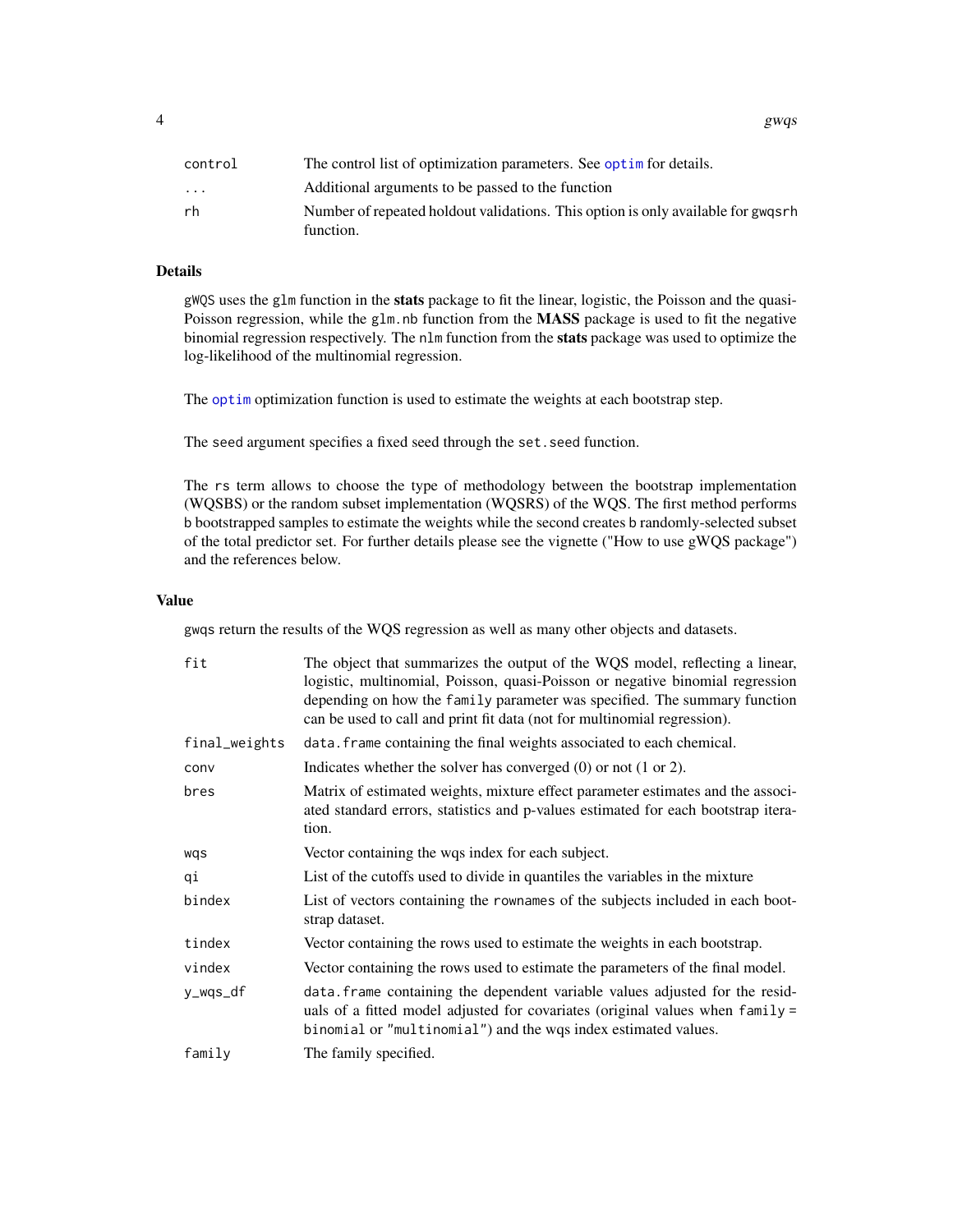gwqs  $5<sup>5</sup>$ 

| call           | The matched call.                                                                                        |
|----------------|----------------------------------------------------------------------------------------------------------|
| formula        | The formula supplied.                                                                                    |
| mix_name       | The vector of variable names used to identify the elements in the mixture.                               |
| q              | The method used to rank varibales included in the mixture.                                               |
| n_levels       | The number of levels of the of the dependent variable when a multinomial re-<br>gression is ran.         |
| zero_infl      | If a zero inflated model was ran (TRUE) or not (FALE)                                                    |
| zilink         | The chosen link function when a zero inflated model was ran.                                             |
| levelnames     | The name of each level when a multinomial regression is ran.                                             |
| data           | The data used in the WQS analysis.                                                                       |
| objfn_values   | The vector of the b values of the objective function corresponding to the optima<br>values               |
| optim_messages | The vector of character strings giving any additional information returned by the<br>optimizer, or NULL. |
| gwqslist       | List of the output from the rh WQS models.                                                               |
| coefmat        | Matrix containing the parameter estimates from each repeated holdout WQS<br>model.                       |
| wmat           | Matrix containing the weight estimates from each repeated holdout WQS model.                             |

#### Author(s)

Stefano Renzetti, Paul Curtin, Allan C Just, Ghalib Bello, Chris Gennings

#### References

Carrico C, Gennings C, Wheeler D, Factor-Litvak P. Characterization of a weighted quantile sum regression for highly correlated data in a risk analysis setting. J Biol Agricul Environ Stat. 2014:1- 21. ISSN: 1085-7117. doi: [10.1007/s1325301401803.](https://doi.org/10.1007/s13253-014-0180-3)

Czarnota J, Gennings C, Colt JS, De Roos AJ, Cerhan JR, Severson RK, Hartge P, Ward MH, Wheeler D. 2015. Analysis of environmental chemical mixtures and non-Hodgkin lymphoma risk in the NCI-SEER NHL study. Environmental Health Perspectives, doi: [10.1289/ehp.1408630.](https://doi.org/10.1289/ehp.1408630)

Czarnota J, Gennings C, Wheeler D. 2015. Assessment of weighted quantile sum regression for modeling chemical mixtures and cancer risk. Cancer Informatics, 2015:14(S2) 159-171 doi: [10.4137](https://doi.org/10.4137/CIN.S17295)/ [CIN.S17295.](https://doi.org/10.4137/CIN.S17295)

Brunst KJ, Sanchez Guerra M, Gennings C, et al. Maternal Lifetime Stress and Prenatal Psychological Functioning and Decreased Placental Mitochondrial DNA Copy Number in the PRISM Study. Am J Epidemiol. 2017;186(11):1227-1236. doi: [10.1093/aje/kwx183.](https://doi.org/10.1093/aje/kwx183)

Curtin P, Kellogg J, Cech N, Gennings C. 2019. A random subset implementation of weighted quantile sum (WQSRS) regression for analysis of high-dimensional mixtures, Communications in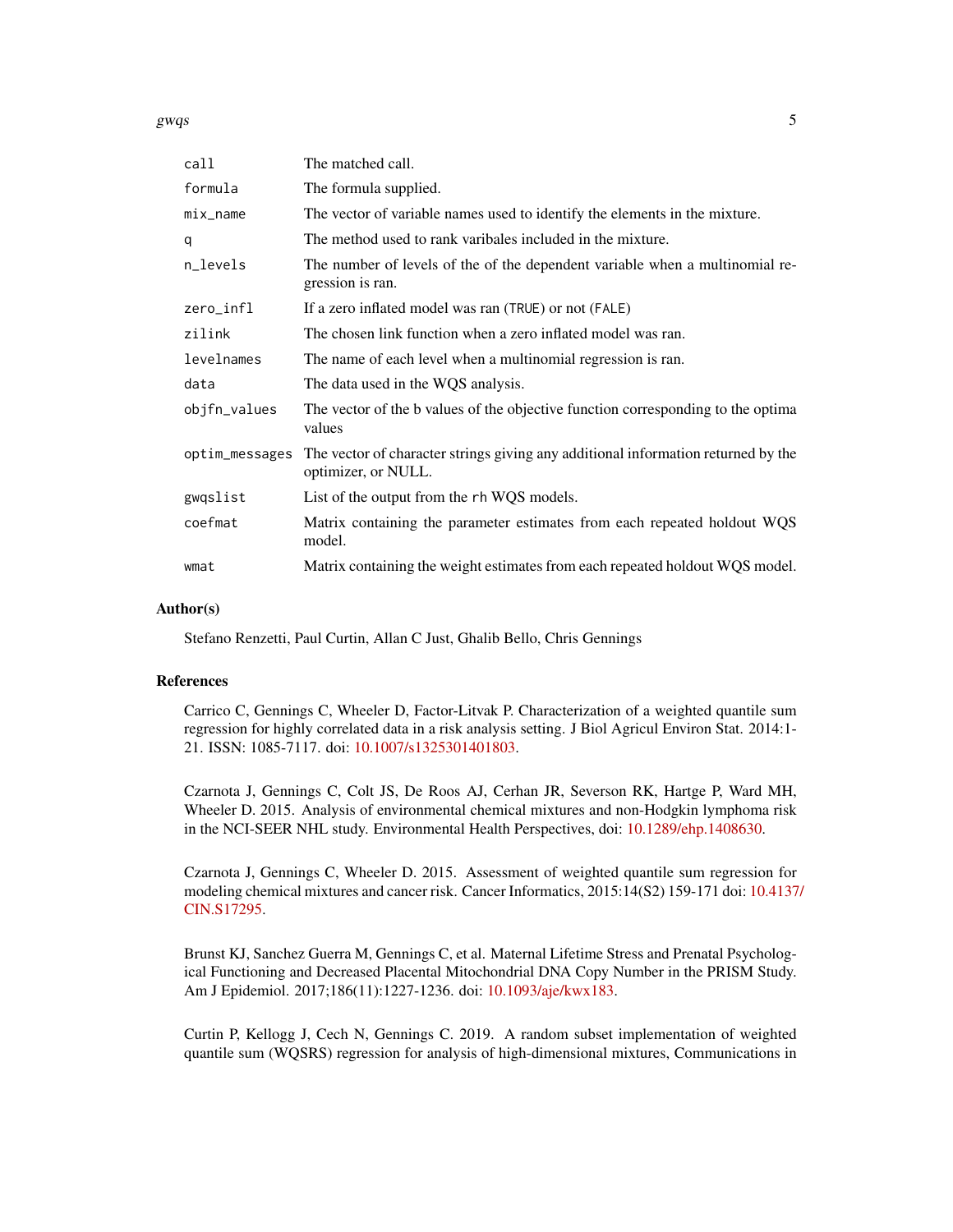<span id="page-5-0"></span>Statistics - Simulation and Computation. doi: [10.1080/03610918.2019.1577971.](https://doi.org/10.1080/03610918.2019.1577971)

Tanner EM, Bornehag CG, Gennings C. Repeated holdout validation for weighted quantile sum regression. MethodsX. 2019 Nov 22;6:2855-2860. doi: [10.1016/j.mex.2019.11.008.](https://doi.org/10.1016/j.mex.2019.11.008)

#### See Also

[glm,](#page-0-0) [glm.nb,](#page-0-0) [multinom,](#page-0-0) [zeroinfl.](#page-0-0)

#### Examples

```
# we save the names of the mixture variables in the variable
# "toxic_chems"
toxic_chems = names(wqs_data)[1:34]
# To run a linear model and save the results in the variable
# "results". This linear model (family = gaussian) will
# rank/standardize variables in deciles (q = 10), perform a
# 40/60 split of the data for training/validation
# (validation = 0.6), and estimate weights over 2 bootstrap
# samples (b = 2; in practical applications at least 100
# bootstraps should be used). Weights will be derived from
# mixture effect parameters that are positive (b1_pos = TRUE).
# A unique seed was specified (seed = 2016) so this model will
# be reproducible, and plots describing the variable weights
# and linear relationship will be generated as output
# (plots = TRUE). In the end tables describing the weights
# values and the model parameters with the respectively
# statistics are generated in the plots window (tables = TRUE):
results = gwqs(yLBX ~ wqs, mix_name = toxic_chems,
               data = wqs_data, q = 10, validation = 0.6,
               b = 2, b1_pos = TRUE, b1_constr = FALSE,
               family = gaussian, seed = 2016)
```
# to test the significance of the covariates summary(results)

gwqs\_barplot *Plots and tables functions*

#### **Description**

Functions that allow to generate plots and tables helping in visualizing and summarise Weighted Quantile Sum (WQS) regression results.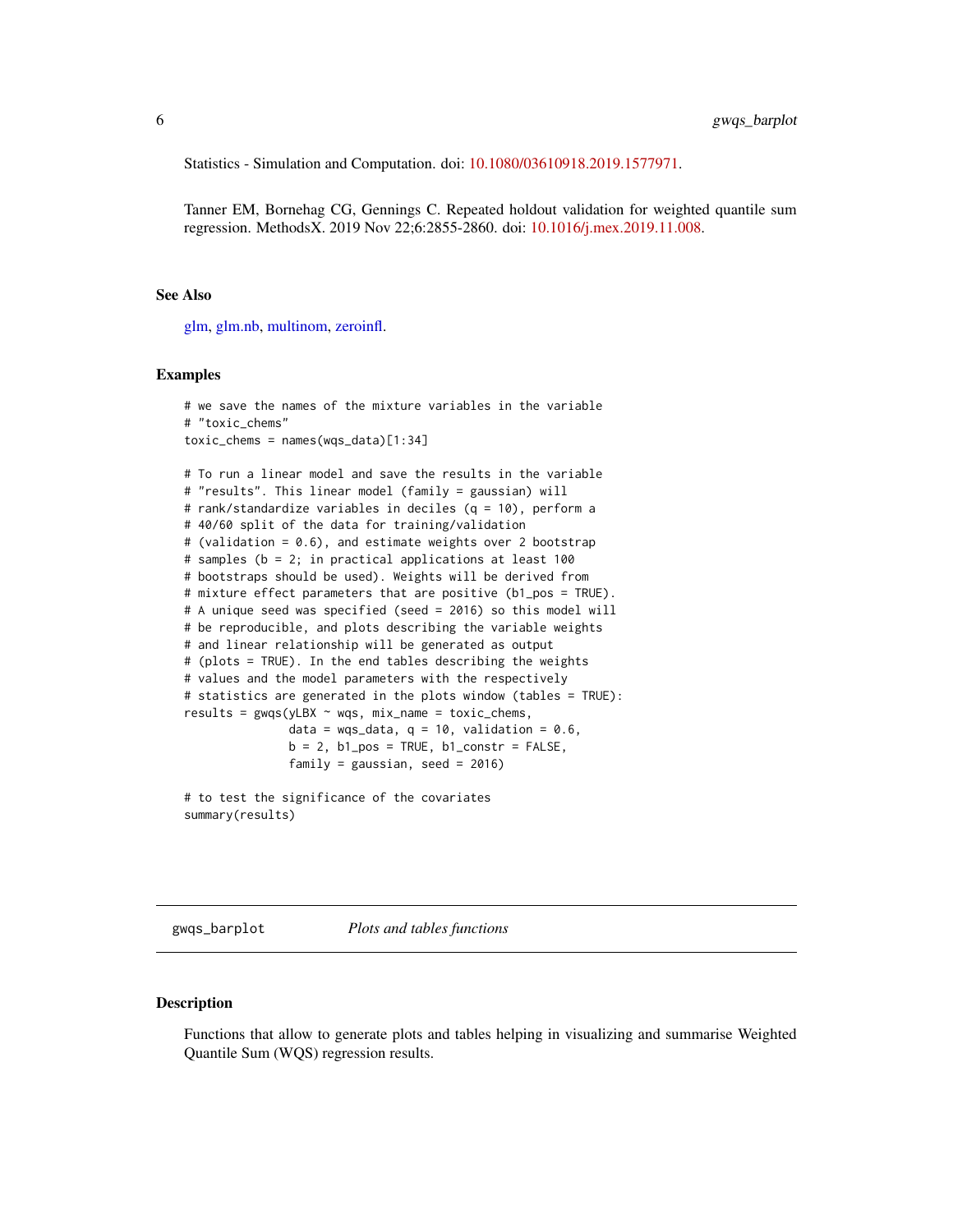#### <span id="page-6-0"></span>Usage

```
gwqs_barplot(object, tau, ...)
gwqs_scatterplot(object, ...)
gwqs_fitted_vs_resid(object, sumtype = c("norm", "perc"), ...)
gwqs_levels_scatterplot(object, ...)
gwqs_ROC(object, newdata, sumtype = c("norm", "perc"), ...)
gwqsrh_boxplot(object, tau, ...)
gwqs_summary_tab(object, sumtype = c("norm", "perc"), ...)
gwqs_weights_tab(object, ...)
selectdatavars(data, na.action, formula, mix_name, ...)
gwqs_rank(data, mix_name, q)
```
#### Arguments

| An object of class "gwqs" as returned by gwqs.                                                                                                                                                                                                                 |
|----------------------------------------------------------------------------------------------------------------------------------------------------------------------------------------------------------------------------------------------------------------|
| A number identifying the cutoff for the significant weights. Is tau is missing<br>then reciprocal of the number of elements in the mixture is considered. To avoid<br>printing the threshold line set tau = NULL.                                              |
| Further arguments to be passed to the function.                                                                                                                                                                                                                |
| Type of summary statistic to be used: "norm" takes the mean of the estimated<br>parameters on the validation sets and the 95 as the parameters estimates and<br>the 2.5, 97.5 percentiles as CI. This option is only available for objects of class<br>gwqsrh. |
| A data frame in which to look for variables with which to predict and generate<br>the ROC curve.                                                                                                                                                               |
| Dataset from which you want to select the variables you are interested in.                                                                                                                                                                                     |
| Allows to choose what action has to be taken to deal with NAs.                                                                                                                                                                                                 |
| Formula used in the model to specify the dependent and independent variables.                                                                                                                                                                                  |
| Vector containing element names included in the mixture.                                                                                                                                                                                                       |
| An integer to specify how mixture variables will be ranked, e.g. in quartiles (q<br>$=$ 4), deciles (q = 10), or percentiles (q = 100).                                                                                                                        |
|                                                                                                                                                                                                                                                                |

#### Details

The gwqs\_barplot, gwqs\_scatterplot, gwqs\_fitted\_vs\_resid, gwqs\_levels\_scatterplot, gwqs\_ROC and gwqsrh\_boxplot functions produce five figures through the [ggplot](#page-0-0) function.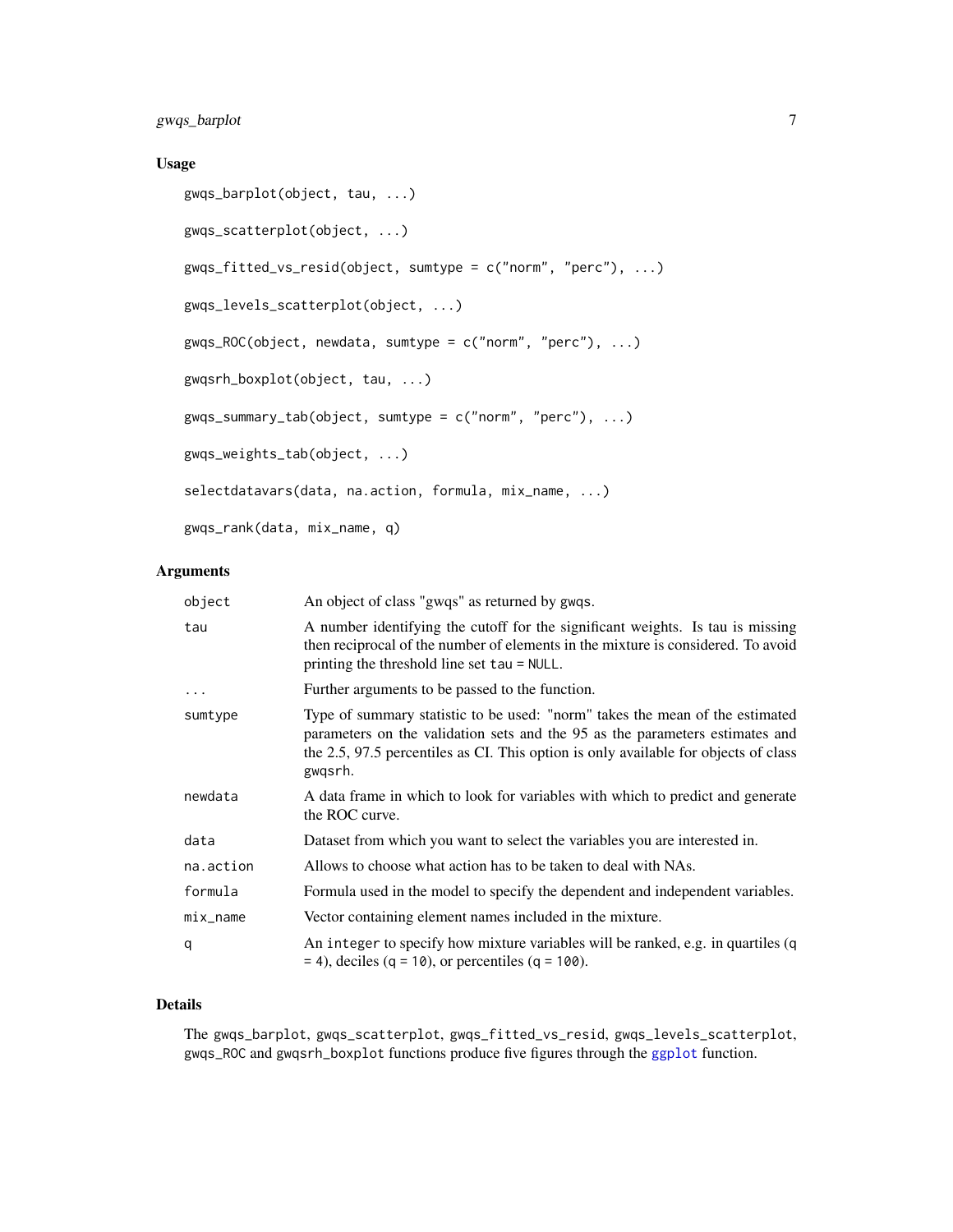<span id="page-7-0"></span>The gwqs\_summary\_tab and gwqs\_weights\_tab functions produce two tables in the viewr pane through the use of the [kable](#page-0-0) and [kable\\_styling](#page-0-0) functions.

The gwqs\_barplot, gwqs\_scatterplot plots are available for all family types while gwqs\_fitted\_vs\_resid is not available when family = binomial or "multinomial". gwqs\_levels\_scatterplot plot is only available when family = "multinomial" and gwqs\_ROC when family = binomial. All these plots can also be applied to the objects of class gwqsrh. For these objects an additional plot is available through the function gwqs\_boxplot.

The gwqs\_rank function allows to split the variables selected through the vector  $mix$  name in quantiles (depending by the value assigned to q).

#### Value

All the plot functions print the output in the Plots pane while the table functions print the output in the Viewer pane.

| Om | The matrix containing the quantiled variables of the elements included in the<br>mixture.   |
|----|---------------------------------------------------------------------------------------------|
| ai | A list of vectors containing the cut points used to determine the quantiled vari-<br>ables. |

#### Author(s)

Stefano Renzetti, Paul Curtin, Allan C Just, Ghalib Bello, Chris Gennings

#### Examples

```
toxic_chems = names(wqs_data)[1:34]
results = gwqs(yLBX ~ wqs, mix_name = toxic_chems, data = wqs_data, q = 4, validation = 0.6,
               b = 1, b1_pos = TRUE, b1_constr = FALSE, family = gaussian)
# barplot
gwqs_barplot(results)
```
# scatterplot gwqs\_scatterplot(results)

# fitted values vs rediduals scatterplot gwqs\_fitted\_vs\_resid(results)

```
summary.gwqs Methods for gwqs objects
```
#### **Description**

Methods for extracting information from fitted Weighted Quantile Sum (WQS) regression model objects of class "gwqs".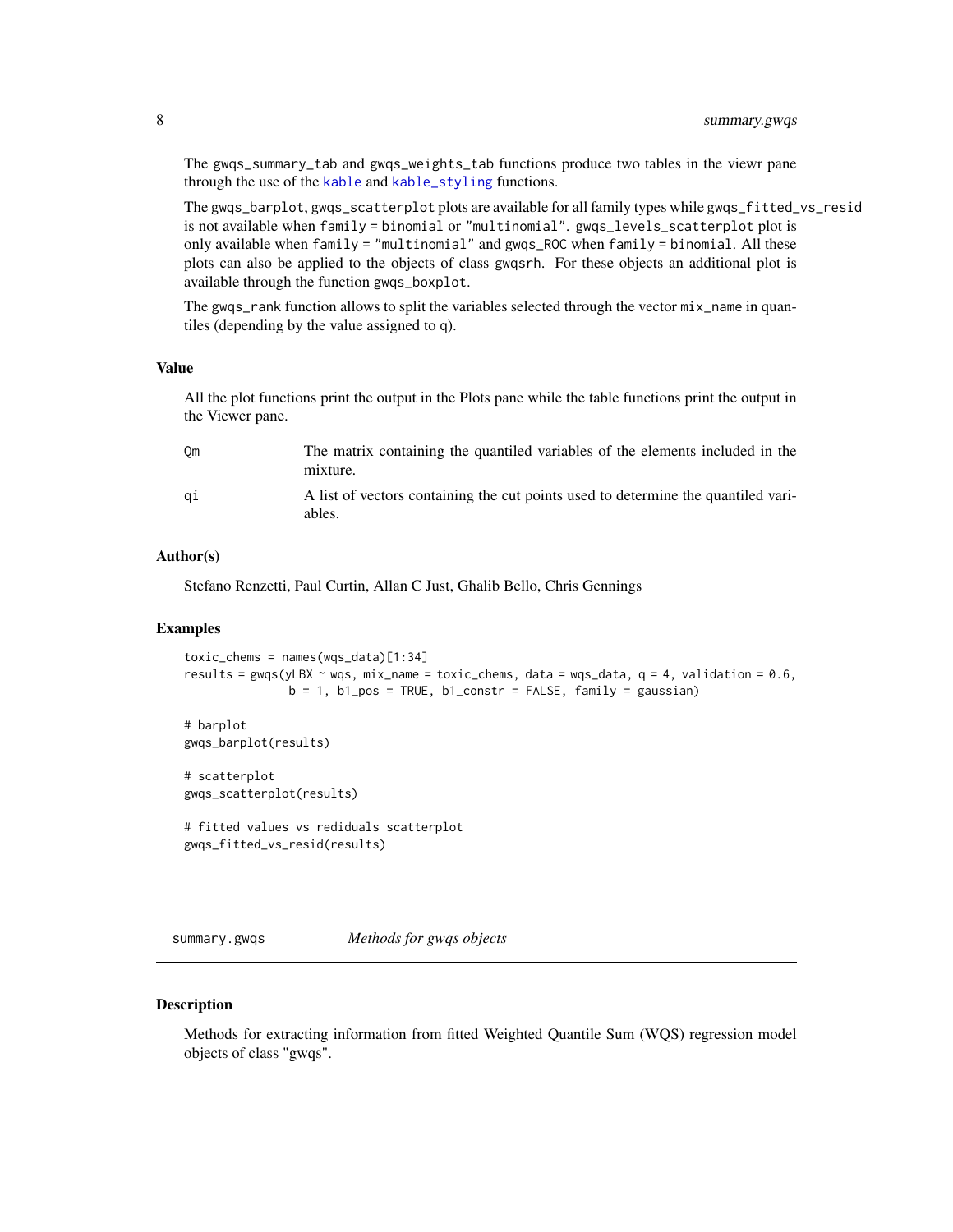#### summary.gwqs 9

#### Usage

```
## S3 method for class 'gwqs'
summary(object, ...)
## S3 method for class 'gwqsrh'
summary(object, sumtype = c("norm", "perc"), ...)
## S3 method for class 'gwqs'
print(x, digits = max(3L, getOption("digits") - 3L), \dots)
## S3 method for class 'gwqsrh'
print(x, \text{ digits} = max(3L, \text{ getOption("digits") - 3L), ...)## S3 method for class 'summary.gwqs'
print(x, digits = max(3L, getOption("digits") - 3L), \dots)
## S3 method for class 'summary.gwqsrh'
print(x, digits = max(3L, getOption("digits") - 3L), \dots)
## S3 method for class 'gwqs'
predict(
 object,
 newdata,
 type = c("link", "response", "prob", "count", "zero", "class", "probs", "terms"),
  ...
\lambda## S3 method for class 'gwqsrh'
predict(
 object,
 newdata,
  sumtype = c("norm", "perc"),type = c("link", "response", "prob", "count", "zero", "class", "probs", "terms"),
  ...
\mathcal{L}## S3 method for class 'gwqs'
coef(object, ...)
## S3 method for class 'gwqsrh'
coef(object, sumtype = c("norm", "perc"), ...)## S3 method for class 'gwqs'
vcov(object, model = c("full", "count", "zero"), ...)## S3 method for class 'gwqsrh'
vcov(object, model = c("full", "count", "zero"), ...)
```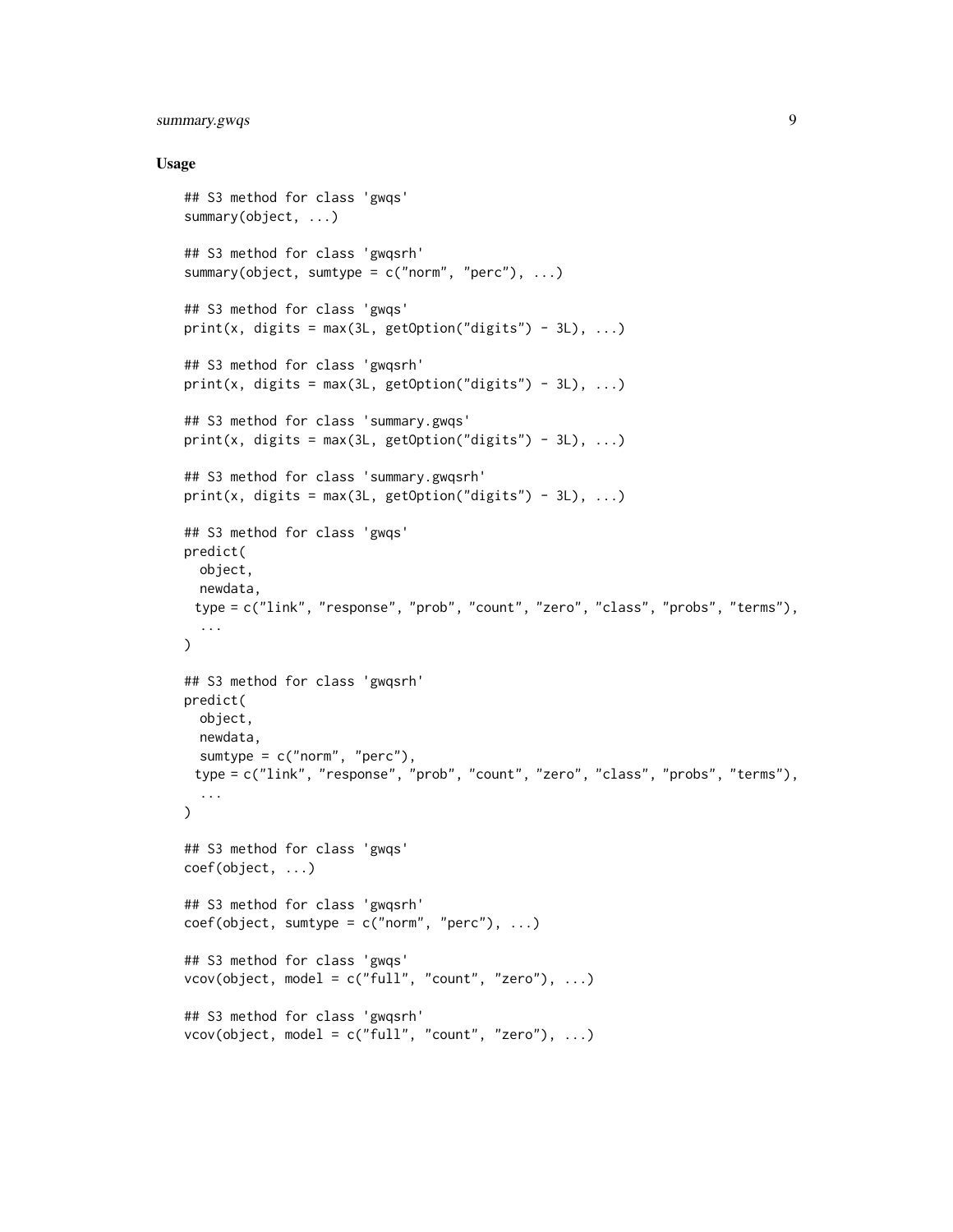```
## S3 method for class 'gwqs'
fitted(object, type = c("prob", "response"), ...)
## S3 method for class 'gwqsrh'
fitted(object, sumtype = c("norm", "perc"), type = c("prob", "response"), ...)
## S3 method for class 'gwqs'
residuals(
 object,
  type = c("deviance", "pearson", "working", "response", "partial"),
  ...
)
## S3 method for class 'gwqsrh'
residuals(
  object,
  sumtype = c("norm", "perc"),
  type = c("pearson", "response"),
  ...
\mathcal{L}
```
#### Arguments

| object, x | An object of class "gwqs" as returned by gwqs.                                                                                                                                                                                                                 |
|-----------|----------------------------------------------------------------------------------------------------------------------------------------------------------------------------------------------------------------------------------------------------------------|
| $\cdots$  | Further arguments to be passed.                                                                                                                                                                                                                                |
| sumtype   | Type of summary statistic to be used: "norm" takes the mean of the estimated<br>parameters on the validation sets and the 95 as the parameters estimates and<br>the 2.5, 97.5 percentiles as CI. This option is only available for objects of class<br>gwgsrh. |
| digits    | The number of significant digits to use when printing.                                                                                                                                                                                                         |
| newdata   | Optionally, a data frame in which to look for variables with which to predict. If<br>omitted, the original observations are used.                                                                                                                              |
| type      | Character specifying the type of predictions, fitted values or residuals, respec-<br>tively. For details see below.                                                                                                                                            |
| model     | Character specifying for which component of the model the varance-covariance<br>matrix should be extracted when zero $\inf$ = TRUE.                                                                                                                            |

#### Details

A set of standard extractor functions for fitted model objects is available for objects of class "gwqs", including methods to the generic functions print and summary which print the estimated coefficients along with some further information. As usual, the summary method returns an object of class "summary.gwqs" containing the relevant summary statistics which can subsequently be printed using the associated print method.

The methods for [coef](#page-0-0) and [vcov](#page-0-0) by default return a single vector of coefficients (a matrix when family = "multinomial") and their associated covariance matrix, respectively. By setting the model argument, the estimates for the corresponding model components can be extracted.

<span id="page-9-0"></span>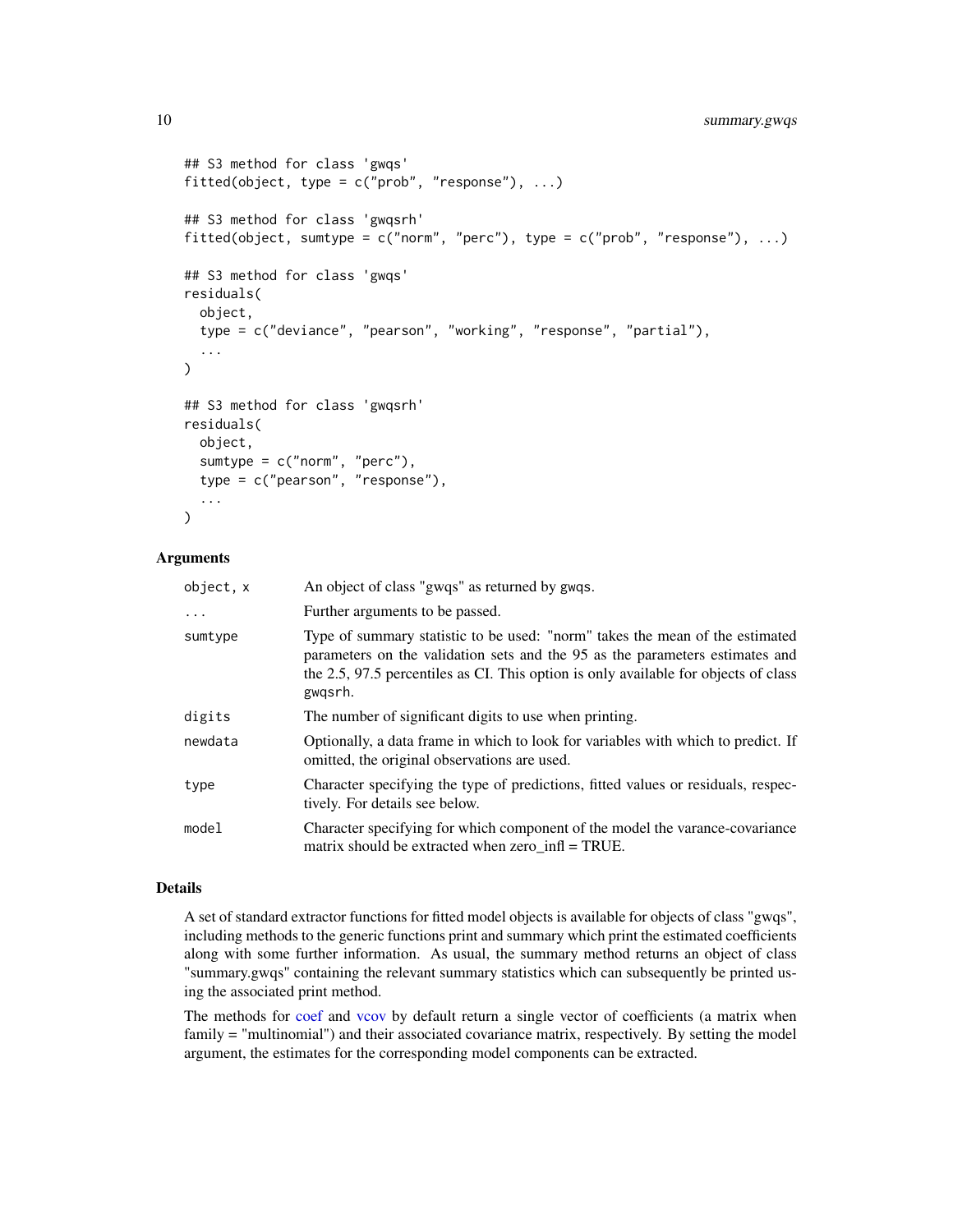<span id="page-10-0"></span>Both the fitted and [predict](#page-0-0) methods can compute fitted responses. The latter sets the default on the scale of the linear predictors; the alternative "response" is on the scale of the response variable. Thus for a default binomial model the default predictions are of log-odds (probabilities on logit scale) and type = "response" gives the predicted probabilities. Type can be equal to "prob", "count" or "zero" when zero  $\inf$  = T to estimate the predicted density (i.e., probabilities for the observed counts), the predicted mean from the count component (without zero inflation) and the predicted probability for the zero component. Type = "class" allow to predict the dependent variable categories when family = "multinomial". The "terms" option returns a matrix giving the fitted values of each term in the model formula on the linear predictor scale.

The [residuals](#page-0-0) method allows to extracts model residuals from the objects of class "gwqs".

#### Value

All these methods return the classic output as for the corresponding glm, glm.nb, multinom and zeroinfl classes. Only the predict method gives a different output made of the following values.

| df_pred | A data frame containing the dependent varible and the predicted values.                                 |
|---------|---------------------------------------------------------------------------------------------------------|
| Q       | The matrix containing the new dataset quantiled variables of the elements in-<br>cluded in the mixture. |
| qi      | A list of vectors containing the cut points used to determine the quantiled vari-<br>ables.             |
| was     | The vetor containing the wqs index built on the new dataset.                                            |

#### Author(s)

Stefano Renzetti, Paul Curtin, Allan C Just, Ghalib Bello, Chris Gennings

#### Examples

```
toxic_{\text{c}}chems = names(wqs_data)[1:34]
set.seed(1234)
rws <- sample(1:500, 150)
results = gwqs(yLBX \sim wqs, mix_name = toxic_chems, data = wqs_data[-rws,], q = 4, validation = 0.6,
               b = 1, b1_pos = TRUE, b1_constr = FALSE, family = gaussian)
# to test the significance of the covariates
summary(results)
# extract regression coefficients
coef(results)
# estimate variance-covariance matrix
vcov(results)
# estimate fitted values
fitted(results)
# estimate regression residuals
residuals(results)
```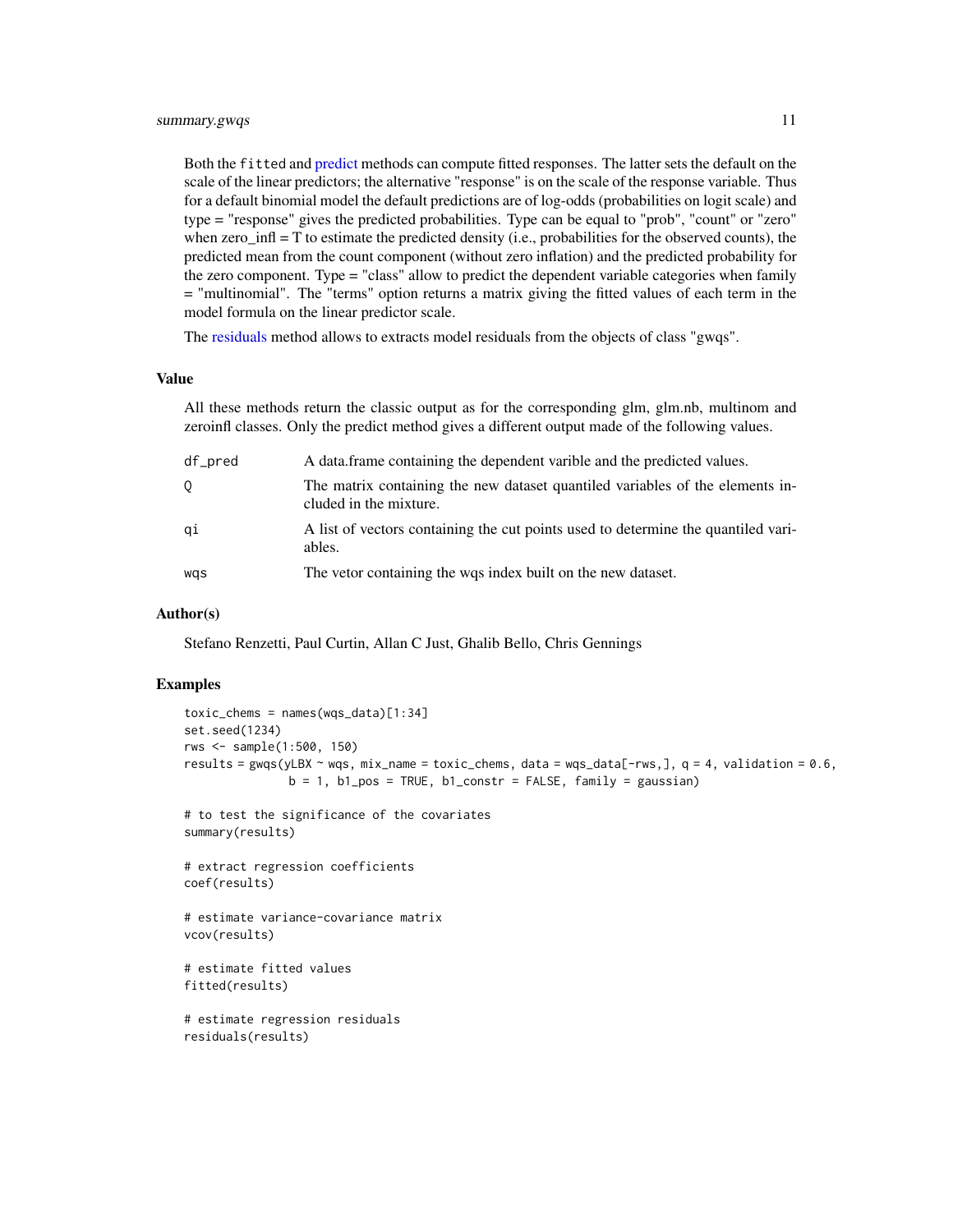```
# estimate predicted values on the left part of wqs_data
pred_res <- predict(results, wqs_data[rws,])
pred_res$df_pred
```
wqs\_data *Exposure concentrations of 34 PCB (simulated dataset)*

#### **Description**

We created the 'wqs\_data' dataset to show how to use this function. These data reflect 59 exposure concentrations simulated from a distribution of 34 PCB exposures and 25 phthalate biomarkers measured in subjects participating in the NHANES study (2001-2002). Additionally, 8 outcome measures were simulated applying different distributions and fixed beta coefficients to the predictors. In particular 'y' and 'yLBX' were simulated from a normal distribution, 'ybin' and 'ybinLBX' from a binomial distribution, 'ymultinom' and 'ymultinomLBX' from a multinomial distribution and 'ycount' and 'ycountLBX' from a Poisson distribution. The regression coefficients used to generate the outcomes 'yLBX', 'ybinLBX' and 'ycountLBX' were set to:  $LBX105LA = 0.3$  $LBX138LA = 0.6$  $LBX157LA = 0.2$  $LBXDO2LA = 0.45$  $LBXDO4LA = 0.15$  $LBXFO6LA = 0.3$  $LBXFO7LA = 0.45$ then the following terms were added to generate the variables 'y', 'ybin' and 'ycount':  $URXMC1 = 0.15$  $URXMOH = 0.45$  $URXP02 = 0.2$  $URXP10 = 0.3$  $URXUCR = 0.2$ All the remaining coefficients were set to 0. The coefficients to generate 'ymultinomLBX' were set as below: level B:  $LBX138LA = 0.8$  $LBXDO4LA = 0.2$ level C:  $LBX105LA = 0.4$  $LBX157LA = 0.3$  $LBXDO2LA = 0.6$  $LBXFO6LA = 0.4$  $LBXFO7LA = 0.6$ and the following terms were added for 'ymultinom': level B:  $URXMC1 = 0.2$  $URXP02 = 0.3$  $URXP10 = 0.4$ 

<span id="page-11-0"></span>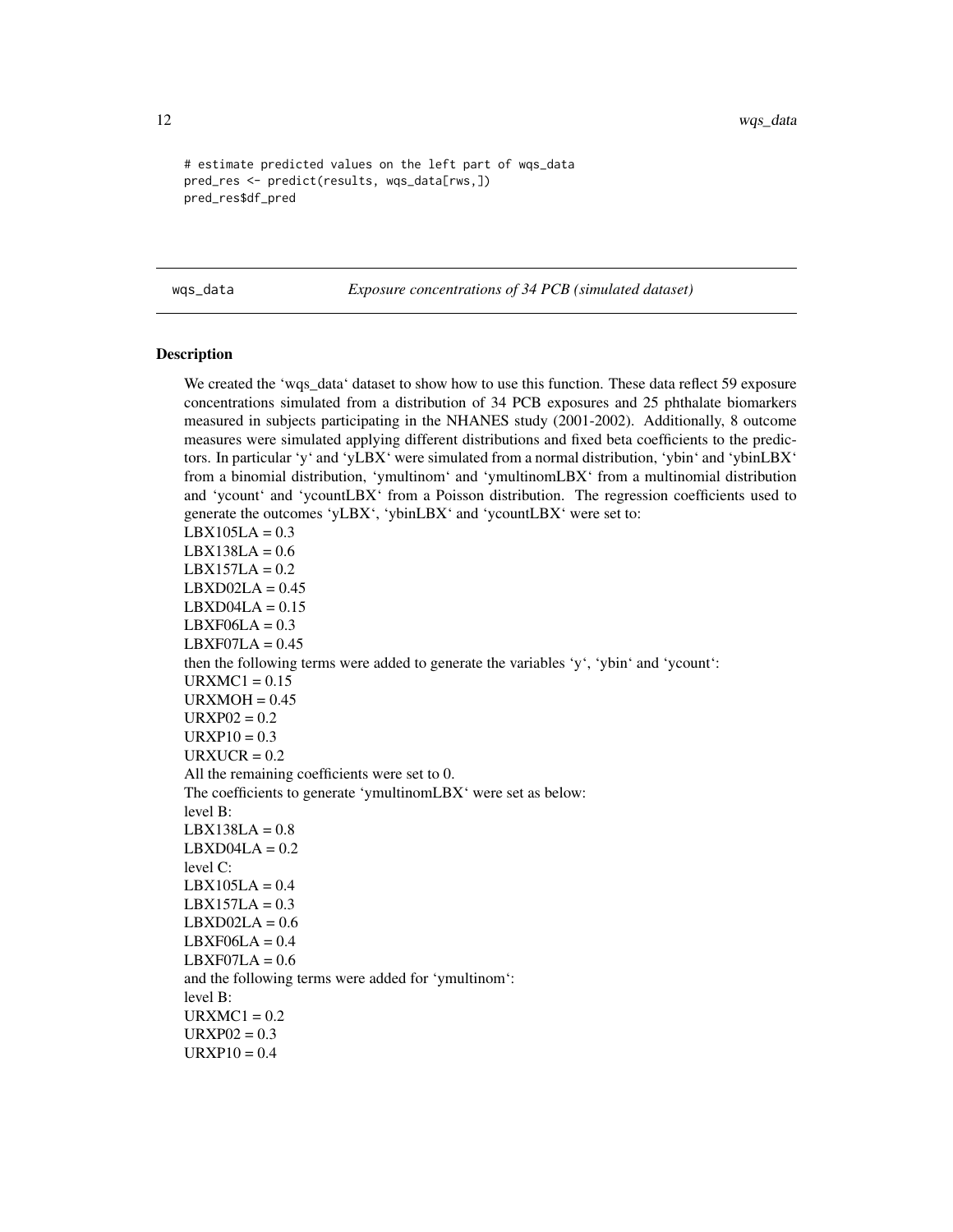#### wqs\_data 13

```
URXUCR = 0.3level C:
URXMOH = 0.6
```
The 'sex' variable was also simulated to allow to adjust for a covariate in the model. This dataset can thus be used to test the 'gWQS' package by analyzing the mixed effect of the 59 simulated PCBs on the continuous, binary or count outcomes, with adjustments for covariates.

#### Usage

wqs\_data

#### Format

A data frame with 500 rows and 68 variables

### Details

y continuous outcome generated considerig all the predictors yLBX continuous outcome generated considerig only PCBs ybin binary outcome generated considerig all the predictors ybinLBX binary outcome generated considerig only PCBs ymultinom multinomial outcome generated considerig all the predictors ymultinomLBX multinomial outcome generated considerig only PCBs ycount count outcome generated considerig all the predictors ycountLBX count outcome generated considerig only PCBs sex covariate, gender of the subject LBX 34 exposure concentrations of PCB URX 25 exposure concentrations of phthalates ...